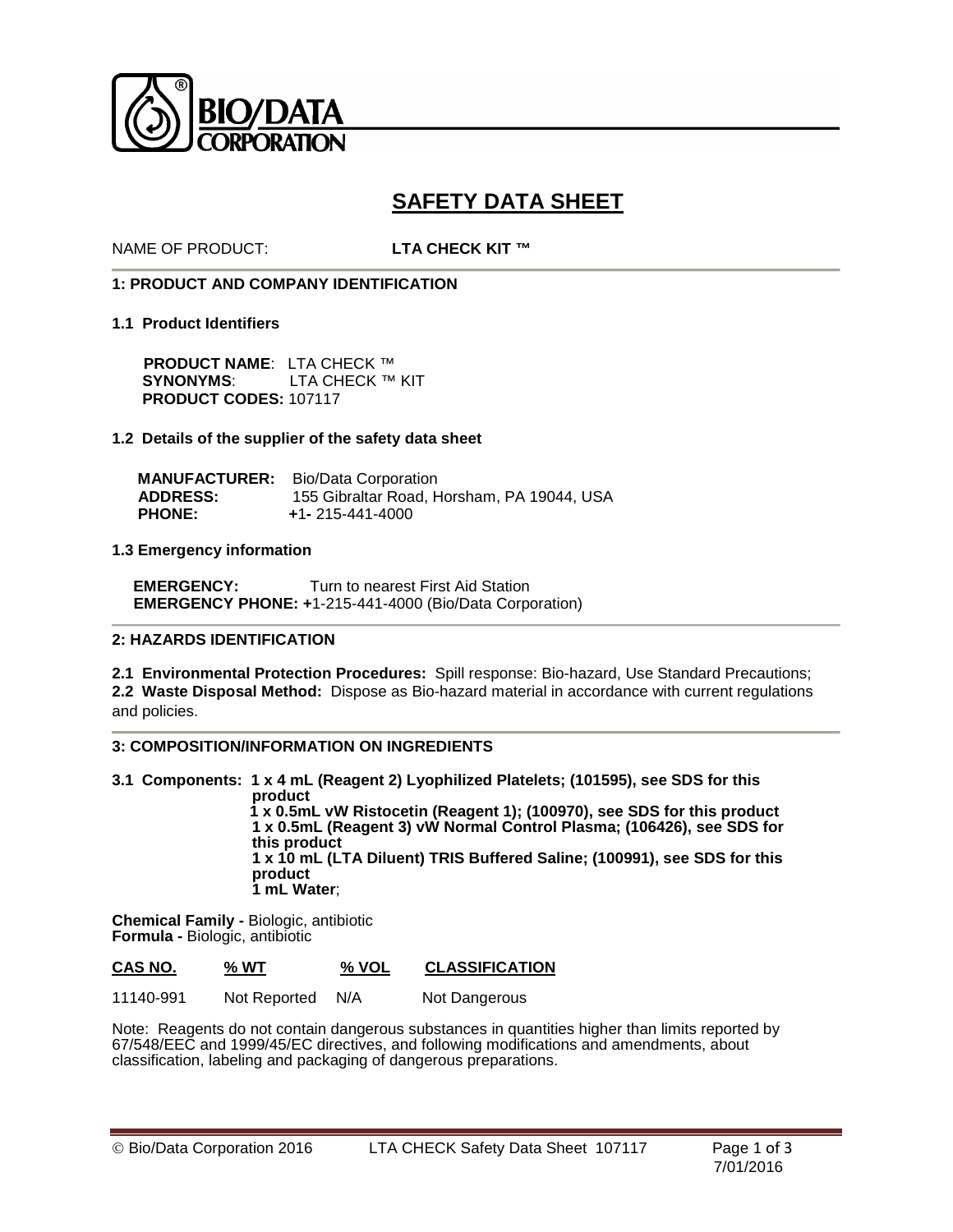### **4: FIRST AID MEASURES**

- **4.1 Eye contact**: flush eyes with water
- **4.2 Skin contact**: wash off with water
- **4.3 Ingestion**: seek medical advice
- **4.4 Direction for physician**: symptomatic treatment by a physician

## **5: FIRE-FIGHTING MEASURES**

N/A

# **6: ACCIDENTAL RELEASE MEASURES**

**6.1 After spillage**: absorb and disinfect area; Bio-hazard Use Standard Precautions

**6.2 Absorbent material**: no restriction

**6.3 Special measures:** Dispose Bio-hazard material in accordance with current regulations and policies

### **7: HANDLING AND STORAGE**

**7.1** Follow instructions on product insert and GLP. This product must be handled with the usual care for diagnostic reagents.

# **8: EXPOSURE CONTROLS/PERSONAL PROTECTION**

- **8.1 Respiratory protection**: none
- **8.2 Eye protection**: use protective glasses
- **8.3 Hand protection**: disposable gloves

#### **9: PHYSICAL AND CHEMICAL PROPERTIES**

#### **9.1 Information on basic physical and chemical properties**

| APPEARANCE                  | Buffered Lyophilized power.                 |
|-----------------------------|---------------------------------------------|
| <b>COLOR</b>                | Buff to tan translucent liquid in solution. |
| <b>ODOR</b>                 | N/A                                         |
| рH                          | N/A                                         |
| <b>BOILING POINT</b>        | N/A                                         |
| <b>MELTING POINT</b>        | N/A                                         |
| <b>IGNITION TEMPERATURE</b> | N/A                                         |
| <b>FLASH POINT</b>          | Non-flammable                               |
| <b>EXPLOSION LIMIT</b>      | N/A                                         |
| <b>VAPOR TENSION</b>        | N/A                                         |
| <b>DENSITY</b>              | N/A                                         |
| <b>VAPOR PRESSURE</b>       | N/A                                         |
| SOLUBILITY IN WATER         | Very Soluble                                |

#### **10: STABILITY AND REACTIVITY**

| <b>10.1 STABILITY:</b>                       | Stable      |
|----------------------------------------------|-------------|
| <b>10.2 CONDITIONS TO AVOID (STABILITY):</b> | <b>None</b> |
| <b>10.3 INCOMPATIBILITY:</b>                 | <b>None</b> |
| 10.4 HAZARDOUS DECOMPOSITION OR BY-PRODUCTS: | <b>None</b> |
| <b>10.5 HAZARDOUS POLYMERIZATION:</b>        | <b>None</b> |
| 10.6 CONDITIONS TO AVOID (POLYMERIZATION):   | <b>None</b> |